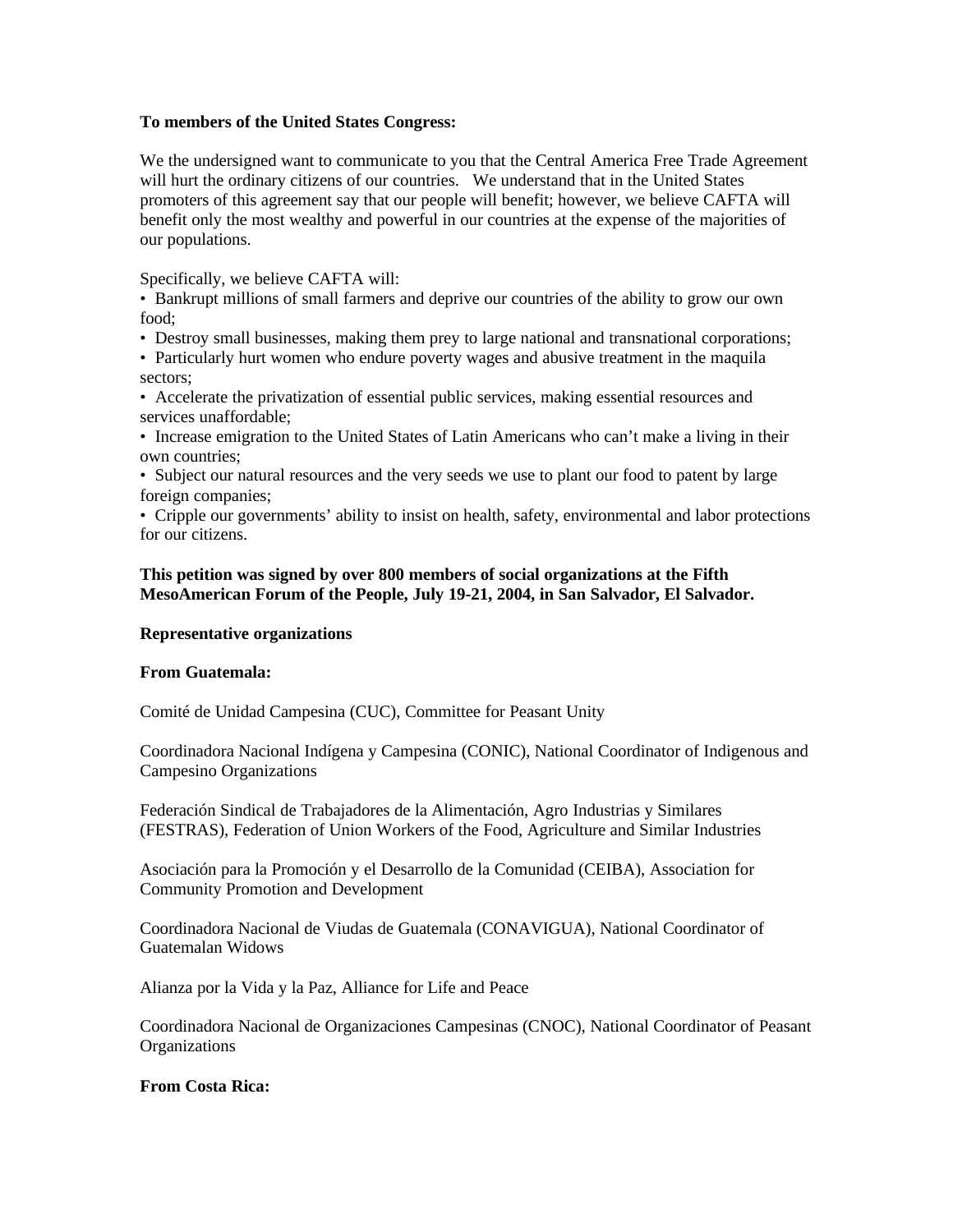#### Encuentro Popular, Popular Encounter

Centro de Estudios y Publicaciones Alforja, Alforja Center for Research and Publications

Asociación Servicios de Promoción Laboral (ASEPROLA), Association for Labor Services and Promotion

Comite Cívico de Occidente, Western Civic Committee

Asociación de Profesores de Segunda Enseñanza (APSE), Association of Secondary School Teachers

#### **From Nicaragua:**

Red Nacional de Defensa de los Consumidores, National Consumers' Defense Network

Centro Ecuménico Antonio Valdivieso (CAV), Antonio Valdivieso Ecumenical Center

Vía Campesina--Asociación de Trabajadores del Campo, Peasant Way--Association of Farm **Workers** 

Movimiento Comunal Nicaragüense (MCN), Nicaraguan Community Movement

Convergencia de Movimientos de los Pueblos de América (COMPA)--Nicaragua, Convergence of Movements of the Peoples of the Americas--Nicaragua

Federación Maquila Zona Franca CST-JBE, Federation of Free Trade Zone Maquilas

Mujer y Comunidad, Women and Community

## **From El Salvador:**

Las Dignas, Women for Dignity

Asociación de Comunidades Rurales para el Desarrollo de El Salvador (CRIPDES), Association of Rural Communities for the Development of El Salvador

Fundación para la Cooperación y el Desarrollo Comunal de El Salvador (CORDES), El Salvador Foundation for Cooperation and Community Development

Confederación de Federaciones de la Reforma Agraria de El Salvador (CONFRAS), Confederation of Agrarian Reform Federations

Sindicato de la Industria del Turismo, Hostelería y Similares (STITHS), Tourism, Hotel Industries and Allied Workers Trade Union.

Movimiento Popular 12 de Octubre (MP-12), Popular Resistance Movement of October 12th

## **From Honduras:**